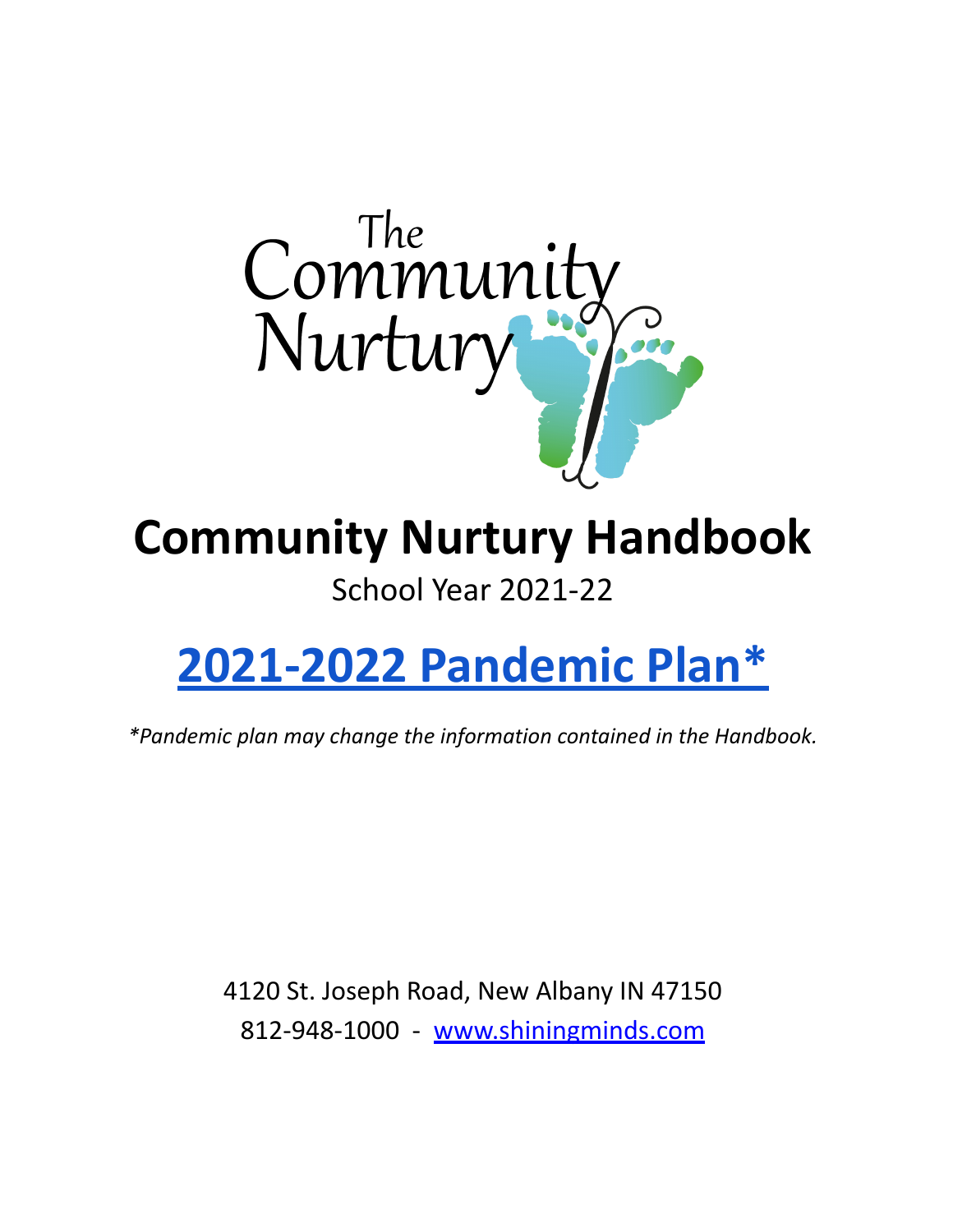## **CONTENTS**

#### **[Philosophy](#page-2-0)**

Written Philosophy & Goals for Children

#### [General Program Information](#page-2-1)

Pickup & drop off Materials and Supplies Calendar Parent Partnership Behaviour Management Food Procedure Alternate Care Vacation Policy Inclement Weather and Emergency Dismissal Illness Administration of Medication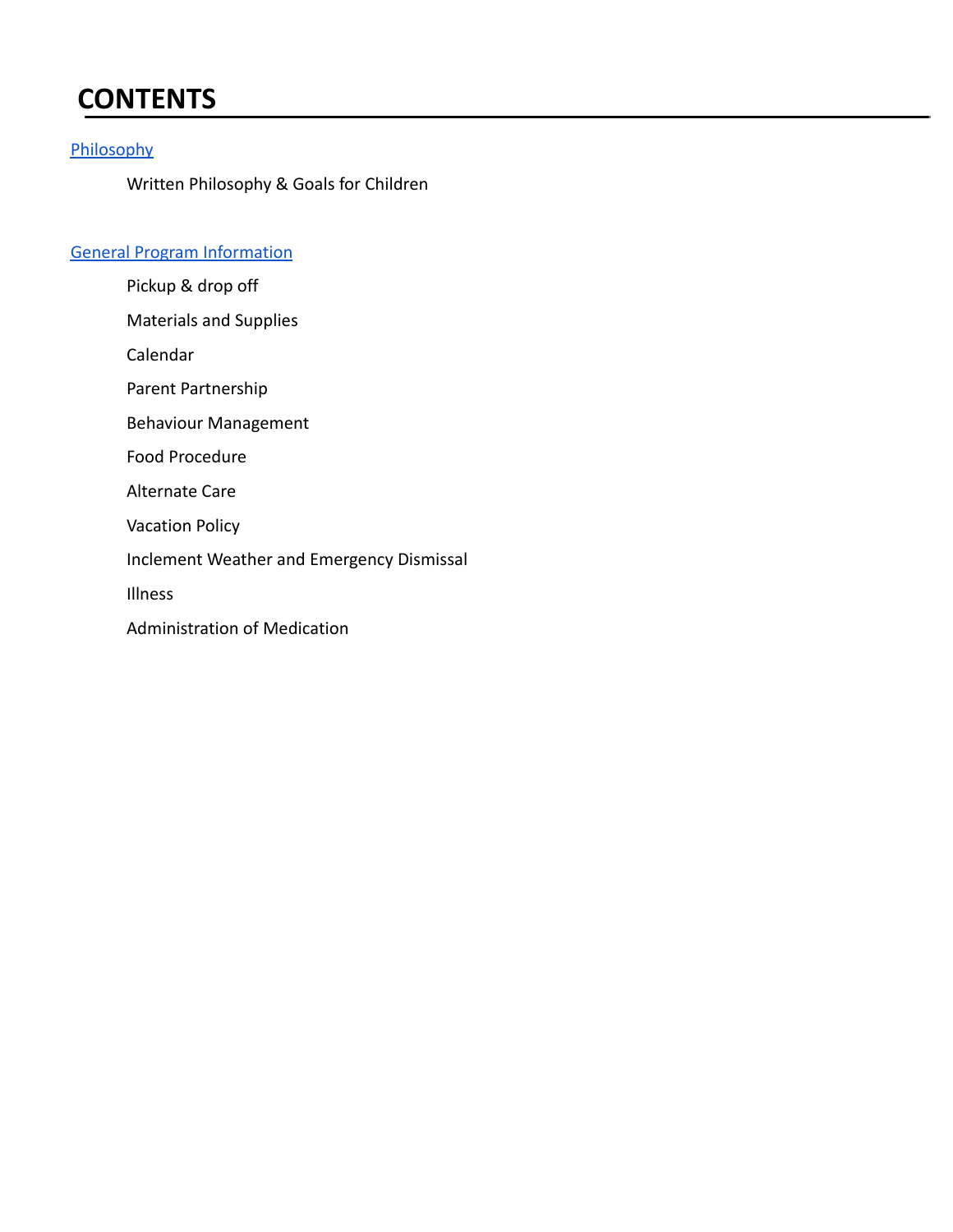### <span id="page-2-0"></span>**PHILOSOPHY**

The Community Nurtury (CN) is located in the house at the front of Community Montessori's campus and is a Class II Licensed Home daycare in the State of Indiana for 16 children. The address is 4120 St. Joseph Road and parents of enrolled children are permitted unscheduled visits between 8:00am-5:30pm. The Nurtury is a learning environment for children from birth to three years old and is based on the Resources for Infant Educarers (RIE) philosophy.

Families interested in enrolling their child at The Community Nurtury may complete an online application from the Community Montessori website, [www.shiningminds.com](http://www.shiningminds.com) under "Programs." Often this program is on a wait list, so please apply early. An application fee must be paid when applying to be added to the waitlist.

#### **Written Philosophy & Goals for Children**

The Community Nurtury practices the tenants put forth by RIE philosophy:

- We create an environment that is physically safe, cognitively challenging, and emotionally nurturing.
- We allow time for uninterrupted play, as well as freedom to explore and interact with other children.
- We involve the child in all care activities to allow them to become active participants rather than passive recipients.
- We sensitively observe children to understand their needs.
- We practice consistency with clearly defined limits and expectations to develop discipline.

### <span id="page-2-1"></span>**GENERAL PROGRAM INFORMATION**

#### **Pick Up and Drop Off**

Designated parking spaces are available at the Community Nurtury for families to walk their child in the building or pick them up. All day parking should take place in the parking lot of Community Montessori.

#### **Materials and Supplies**

The following items are provided for learners by CN: home food container, dishes, flatware, bedding, materials for children, and references and resource materials for families.

Families will need to provide the following for their learners: two full changes of clothing (changed out seasonally to be weather appropriate), daily food and snacks packed in the food container provided, bottles and formula if applicable, diapers, wipes, diaper cream, and sunscreen, and insect repellant if applicable.

Families with more than one learner at the Nurtury will be allowed a discount of 10% on the tuition for all the siblings enrolled.

#### **Calendar**

The Community Nurtury follows the Community Montessori Family Calendar with some exceptions. A calendar can be found on our website as noted above.

#### **Parent Partnership**

Annual parent partnership conferences (PPCs) will be held in early January of each school year. Please consult the family calendar for the exact date. Primary parents/guardians are invited to attend and discuss your child's progress at the Community Nurtury.

The Community Nurtury has an "open door policy." You have the right to come to The Community Nurtury at any time to pick up your child. Communication in advance is appreciated.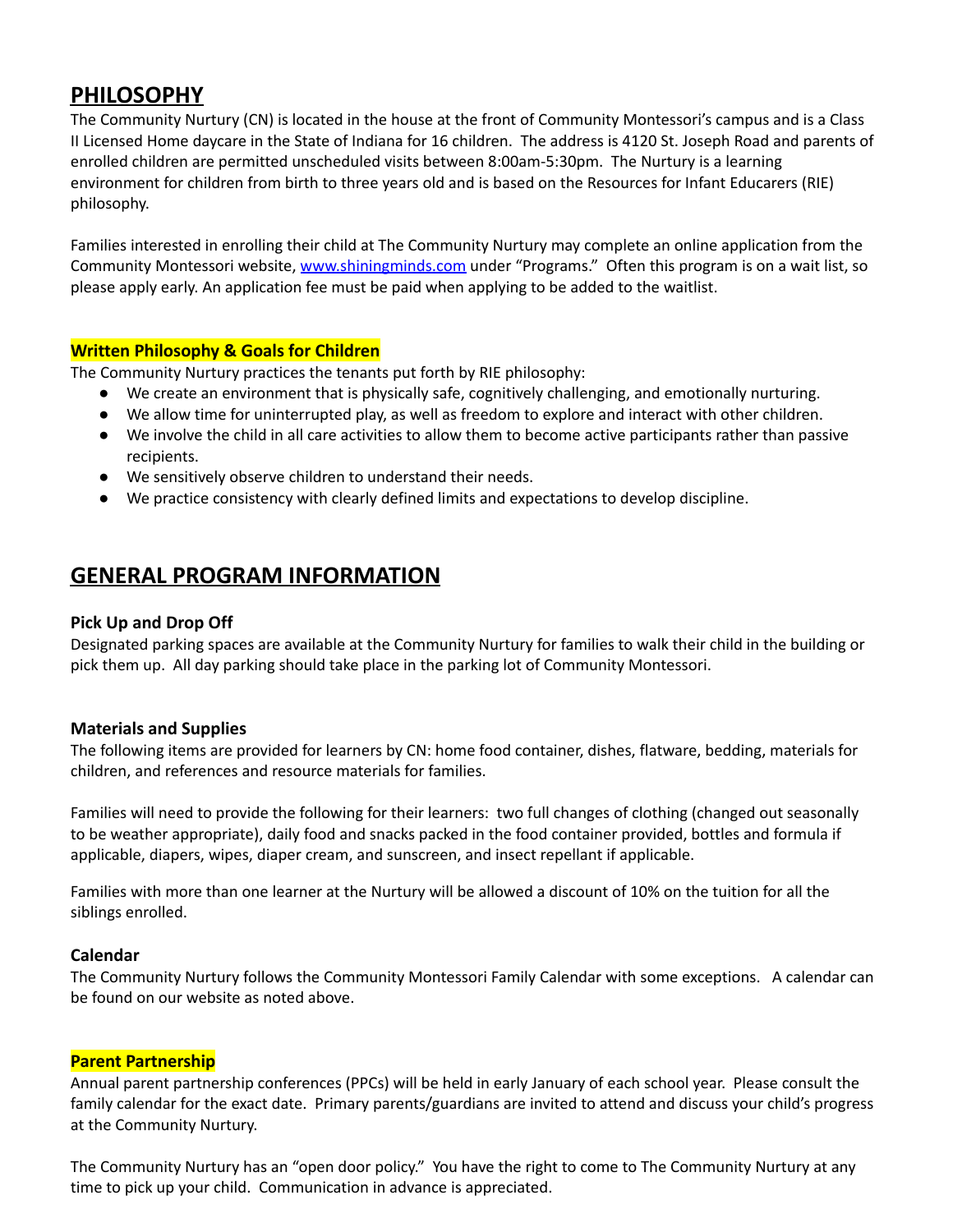#### **Behavior Management**

Children are naturally curious and creative, which in turn, leads them to learn and explore. Our philosophy works within the boundaries of respecting all children and valuing their individuality and capabilities. The foundation of our behavior management plan is the idea of selective intervention based upon sensitive observation of children. For example, when experiencing a conflict over a toy, we give children the room and support to solve it themselves before intervening. By impartially reflecting back to them what we see happening, a process called sports casting, such as "You both really want that doll." Rather than solving the issue, we present a chance for them to learn problem-solving skills and to develop confidence in themselves as capable individuals. When intervention is necessary, we avoid labeling a child by talking about a specific action rather than criticizing their character.

We promote the principles of our philosophy through careful use of language. We use normal tone of voice and sentences with even the youngest of children. We make use of active listening techniques to accept emotions, and to acknowledge the importance and the validity of their play. We develop predictability by talking to children about what is going to be done or is happening and giving them time to respond.

We are careful to use language that makes it clear in which situations that the child has a true choice and in which situations they do not. Giving children choices in a variety of situations demonstrates to the child that they have some power in their lives. Because autonomy is such an important developmental step for toddlers, we offer them as many small but true choices as possible within the boundaries that are set for them. This helps them to develop a sense of positive self esteem. By offering appropriate choices whenever possible, it makes it easier for the child to accept that they do not have choices in every situation.

Consistency is very important for young children. Regular routines (although not on an adult timetable), responsive care, and clearly defined boundaries and expectations help children to develop an internal sense of discipline. Toddlers are active, curious people that often act on impulse. Through the testing of boundaries and conflicts with others, toddlers are learning. During these situations, toddlers are gaining a sense of personal power as well as developing social skills and learning reasonable limits. Our goal is to show children alternative, appropriate behavior, while avoiding labeling or judgmental language. Children at times are moved away from other children briefly if they seem to be asking for space or if they need help stopping themselves from hurting others. Physical punishment is never used.

The expression of feelings is important to the healthy growth of individuals. We work with the children, even those that can't yet speak, to accept, acknowledge and express their feelings. We strive to accept all emotions, even ones that are called negative such as anger or grief, and help children to accept their emotions as OK for them to feel. We are not trying to distract children who are experiencing sadness but assist the child by offering comfort and support while they work through the emotion at their own pace. Even as we are imposing limits, we use language that acknowledges feelings but provides an alternative action, for example, "I can see that you are angry but I can't let you hit someone. You can say 'No'".

#### **Food procedure**

To further ensure the food labeling and safety of all our children, the following procedures will be followed:

- Families and children should not use the refrigerators, please only let the staff members use the refrigerators;
- All breast milk should be handed to a staff member;
- All other food products can be placed on the kitchen counter or in the transition space if they are properly labeled;
- Staff members will ensure proper labeling prior to putting any food items in the refrigerator;
- In addition to proper labeling for breast milk; it will also be color coded for each child.

**Alternate Care**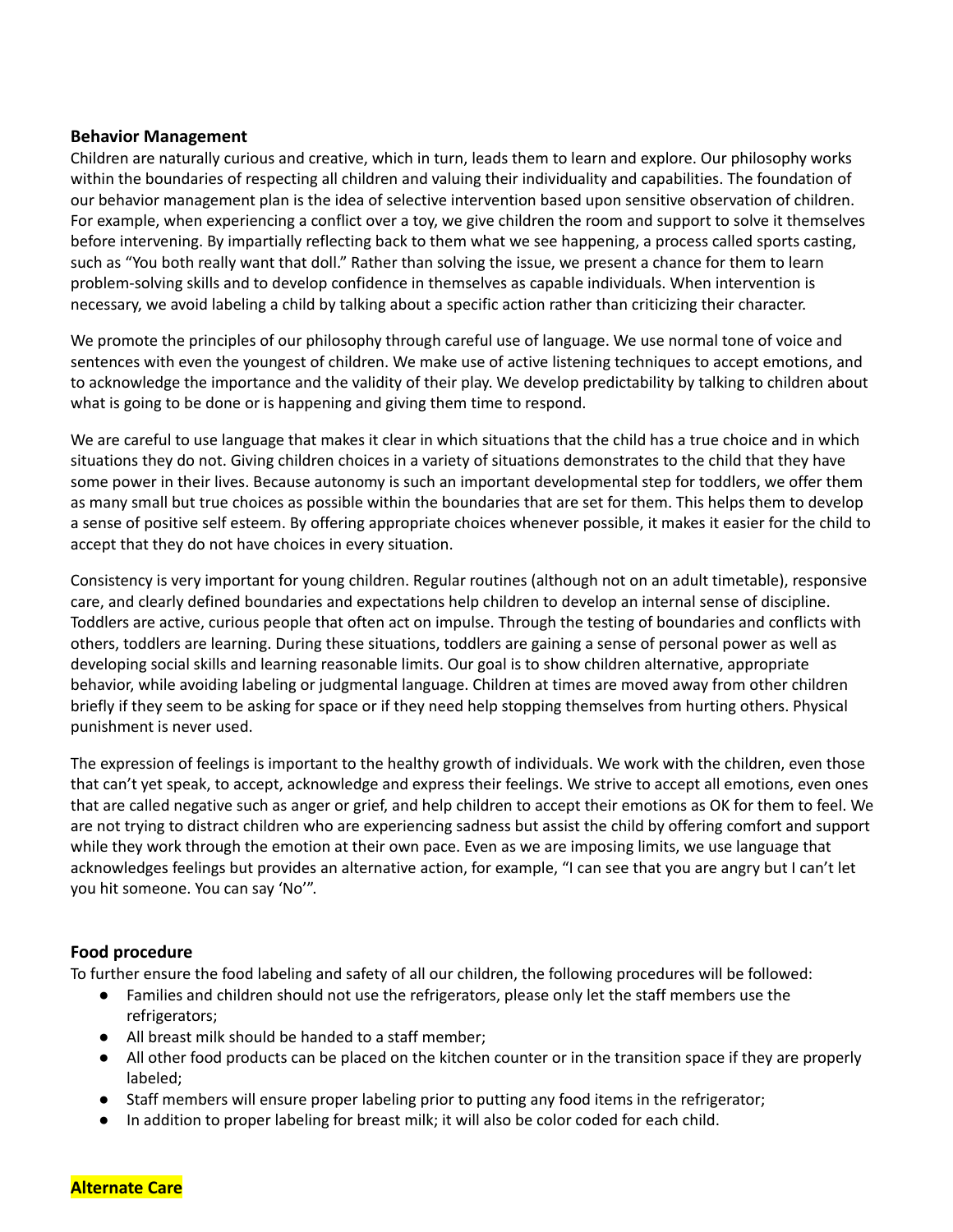In the event that one of our Nurtury educarers is absent, alternate care will be provided by one of our certified substitute educarers. These individuals know your children, are oriented to the RIE and Montessori approaches, and meet the same stringent standards as our primary educarers.

#### **Vacation Policy**

Please communicate any planned absences in advance with your child's educarer. Tuition is not adjusted for days a family chooses not to bring their child to the Community Nurtury.

#### **Inclement Weather and Emergency Dismissal Information**

During inclement weather or a Community Nurtury emergency we will notify families of closures or delays in several ways. Text, voice and email messages will be sent to families via the school messaging system. In the case of inclement weather, you can also call the school and press \* from the main menu for pre-recorded closing information, or tune to local TV stations. *We DO NOT follow New Albany-Floyd County's schedule. Our closing/delay information will be listed under Community Montessori.*

Nurtury fees are not prorated for snow days or any other unexpected events . In particularly bad weather, there are days when the program will be closed. Our messages will specifically say if Nurtury is closed, otherwise, we follow the schedule above.

In the case of emergency dismissal, we will use the media and the school messaging system to contact families. A staff member will always remain with all learners until everyone has been picked up.

Following is the schedule on closing and delay days:

|                         | <b>Nurtury</b><br>(ages birth-3) |
|-------------------------|----------------------------------|
| <b>CLOSED SCHEDULE</b>  | Closed OR 1 hour delay<br>9:00am |
| <b>DELAYED SCHEDULE</b> | 1 hour delay                     |
| (WEATHER)               | 9:00am                           |
| <b>DELAYED SCHEDULE</b> | 1 hour delay                     |
| (ELECTION DAYS)         | 9:00am                           |

#### **Illness**

If your child exhibits any of the following symptoms, they should not attend the Community Nurtury and/or may be sent home. It is important to have an alternate plan for care in place in case your child is unable to attend the Community Nurtury due to illness.

- **●** Diarrhea, vomiting or stomach cramps;
- **●** Severe coughing, causing them to become red or blue in the face or make a whooping sound;
- **●** Difficult or rapid breathing;
- **●** Yellowish skin or eyes;
- **●** Conjunctivitis (pink eye);
- **●** Temperature of 100 degrees or higher;
- **●** Any skin rash or patch, (exp. Poison Ivy or Poison Oak) must be treated before returning to school and the exposed area must be covered by clothing or a bandage;
- **●** Stiff neck;
- **●** Head lice;
- Any other abnormal symptoms that would adversely affect their ability to participate in the day's activities.